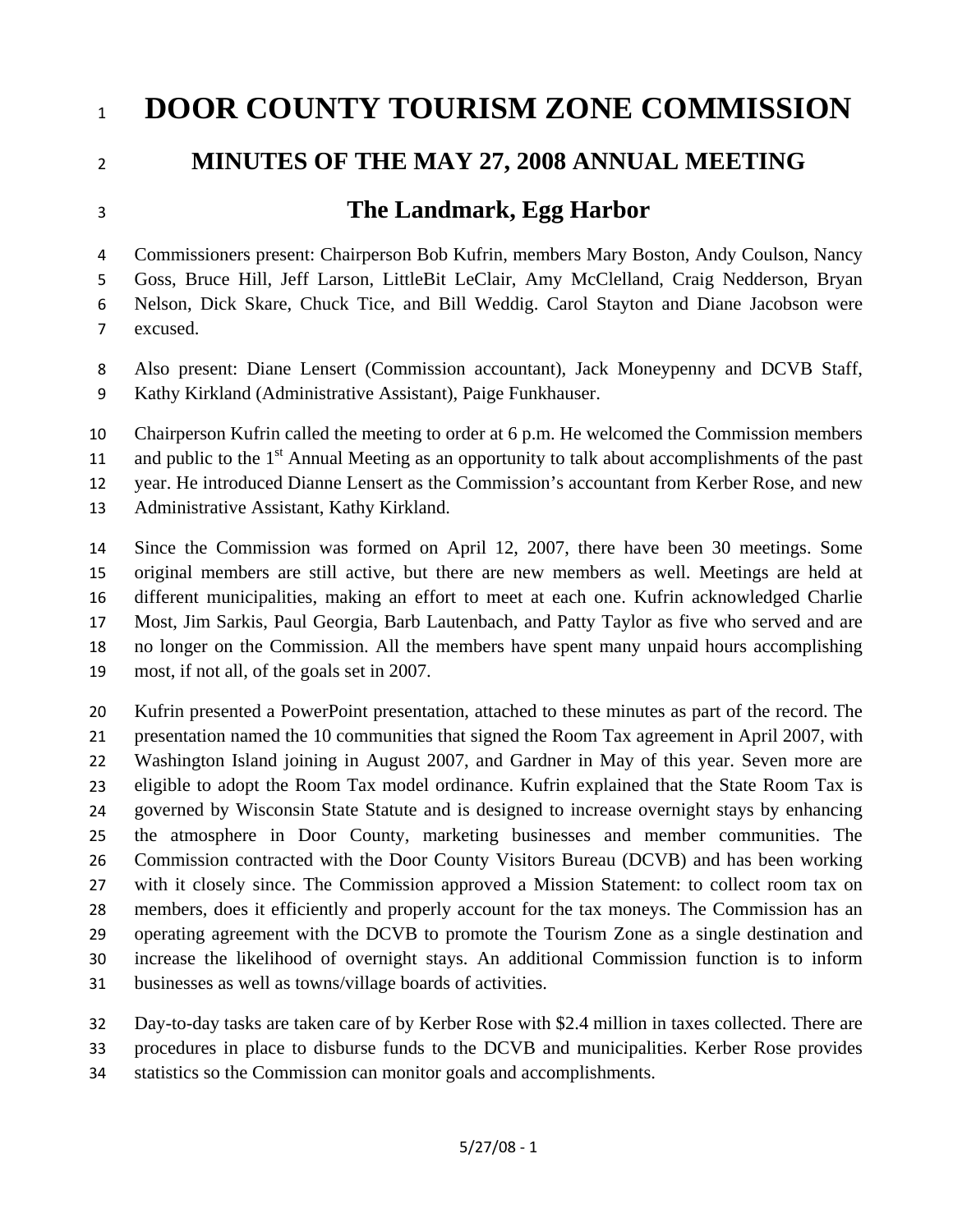1 Kufrin gave an overview of the Room Tax of 5.5%, with 30% going to member municipalities,

2 66% to the DCVB, and 4% to the Commission for expenses. All Commission members are

3 volunteers.

4 5 6 7 8 The Commission sent application sent to 600 potential permit holders in April 2007, subsequently issuing 696 permits in the past 12 months. Of those, approximately 15% (105) are commercial; the balance are units of 1 or 2 and small holders. The permits represent 3,844 individual units; 2,793 are commercial, so a relatively small number of total permit holders represent 70% of all activity.

9 10 11 12 13 14 15 The initial budget projected 3,112 units for rent, and the final figure was 24% more at 3,844. There are "hidden" units that had never had permits in the past. The average daily rate was estimated to be \$80 but came in at \$132. The budget projected a Room Tax collection of \$998,402; the final collection was \$2,362,655 or 137% higher. The funds collected are disbursed according to the various agreements. Any municipality that achieves \$300,000 annually is entitled to two representatives; currently, Sister Bay, Ephraim, and Gibraltar are at that level and Egg Harbor is close.

16 17 18 19 20 In January 2008, the Commission added online reporting to paper-based collection, with custom software to track more efficiently. The annual audit, also attached and made part of the record, was completed and is available for anyone's perusal. In addition to hiring Kirkland to ensure better communication with municipalities and innkeepers, the Commission is contracting with a private investigator to seek out individuals operating without a permit.

21 22 23 24 25 Due to the delay between reporting and moneys received, the Commission does not yet have 12 months of actual collections; April will be finalized in June. The DCVB's activities will also be measured to make sure goals are being achieved. It is clear that the Room Tax has been rewarding and all will start seeing the benefit of the marketing efforts that would've been otherwise impossible.

26 27 28 29 30 31 32 Kufrin turned the meeting over to Jack Moneypenny, who joined the DCVB on October 15. He stated that early figures showed that the Commission would gain more in collections than originally thought, so the budget was reworked and a marketing plan presented in December to the Commission. The Commission is on a calendar year and DCVB on a fiscal year, but the DCVB is switching to a calendar year to keep in sync. The marketing plan and budget runs through July 31, so a five-month budget will be put together through December 31, then we will work on 3-year strategic plan. By January 2009, all will be in sync for reporting.

33 34 35 36 37 38 Moneypenny stated that goals set in May 2007 were aggressive. One unmet goal is the amount of tourist spending as determined by the State. It was 3.27% in 2006 of State's total spent on tourism; it was estimated that we'd raise that it 3.7% but it slipped to 3.16%. Our occupancy benchmark was 37%, the goal was 38.92% and we're currently YTD at 42%. It was expected that traveler expenditures would rise from \$420 million to \$480 million but it came in at only \$404 million. When there is only a \$200,000 budget to market an entire county, that's inevitable.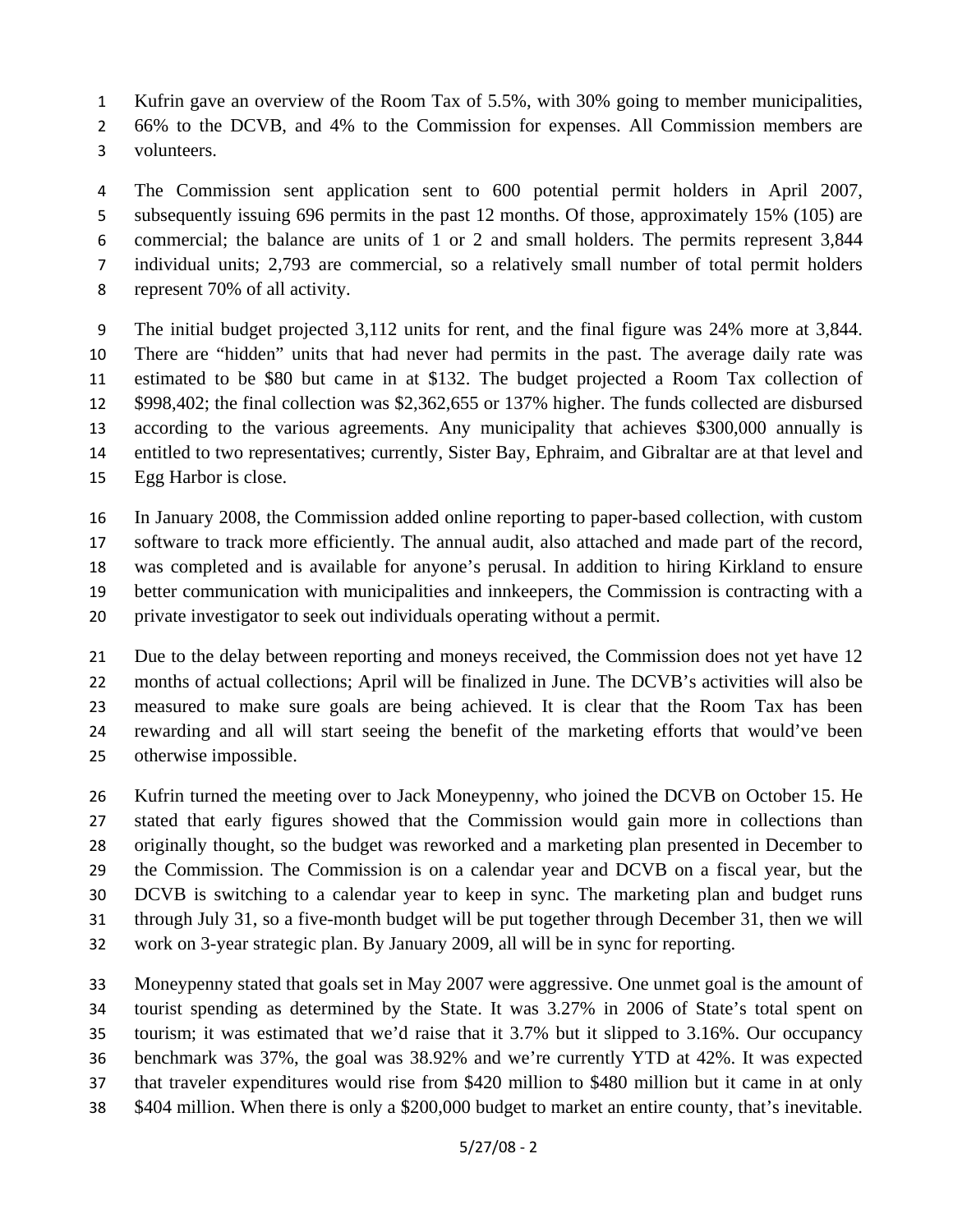1 Moneypenny stated it's a valuable lesson of those not proponents of Room Tax: to sell Door

2 County correctly, these tax dollars are the most aggressive weapon we can have in the arsenal.

3 Trends around the country show that this is important.

4 5 Other statistics did not match up as expected. E-Brain did a length-of-stay survey to 40,000 optin participants with a return of 11.5% showing the average stay at 7 days.

6 7 8 9 10 On the Public Relations front, Moneypenny stated that in 2006-2007, 46 media contacts wrote stories. The 2007-08 goal was 150 individuals, and YTD through end of April 2008 was projected at 125 and actual is 126. Geiger & Assoc. have added on three additional media trips to make sure we hit 150 by year's end. The DCVB clipping service has found 247 mentions at this point; the year's goal is 400. Media impressions are at 33.3 million for the year.

11 The Ad Value Equivalency (AVE) is based on column inch ad value. To date, we have a \$1.346

12 million AVE and of that, \$388,000 came from Geiger. Two new articles today represent another

13 \$90,000 of value, so we're up to \$478,000.

14 15 16 17 The website visits are moving quickly. E-Brain's entire job is to build organic users, enewsletter. We're currently at 1.814 million website visits. Subscribers were at 16,000 when joined E-Brain…at the end of April we're up to 88,722 opt-in users. Many people turning to the web, building their itinerary.

18 19 20 21 22 23 24 25 E-Brain has been the single largest expenditure. Geiger & Assoc. contract is \$250,000 annually but we already have a return on that investment. The marketing initiatives include courting motor coach groups, group travel, package travel, car clubs, bank travel, high-end package travel. The DCVB has worked with 32 tour companies so far, 20 of which have 27 tours booked. Also had 18 meeting planners contact for small meetings, high-end corporate retreats? Looking for 20-40 people, 3-4 days, trying to build shoulder seasons. That's what it's about; tug at the shoulders to get one more week on front and back ends--building occupancy, state share, moving the needle just a little can take years.

26 27 28 29 30 31 32 33 *Midwest Living* was a great boon. 10-pg 4/c, with each municipality getting a half-page space. The brochure was tipped into 950,000 copies, both subs and newsstand, with 327,000 in the Greater Chicago area. Extra inserts went to7 ZIP-code-picked (for demographics) in *Chicago Tribune*, *Milwaukee J-Sentinel*, *Madison Capitol Times* and *St. Paul Pioneer Press*. Brochure touched over 1 million people in three weeks. For a four-week period (April 23-May 20), website visits went from 145,000 to 234,000 visits, a 38% increase. The brochure used "Doorcounty.travel" URL as a portal so the DCVB could track how many people have clicked through because of the brochure.

34 35 36 One targeted market: The Harley-Davidson 105<sup>th</sup> Anny is Labor Day, so DCVB bought a double-page spread and three more pages in *Riders Guide* inviting people to come to DC. The county is biker friendly, they have a huge disposable income, There will also be a billboard in

37 downtown Milwaukee during that time for the captive audience when bikers coming into town.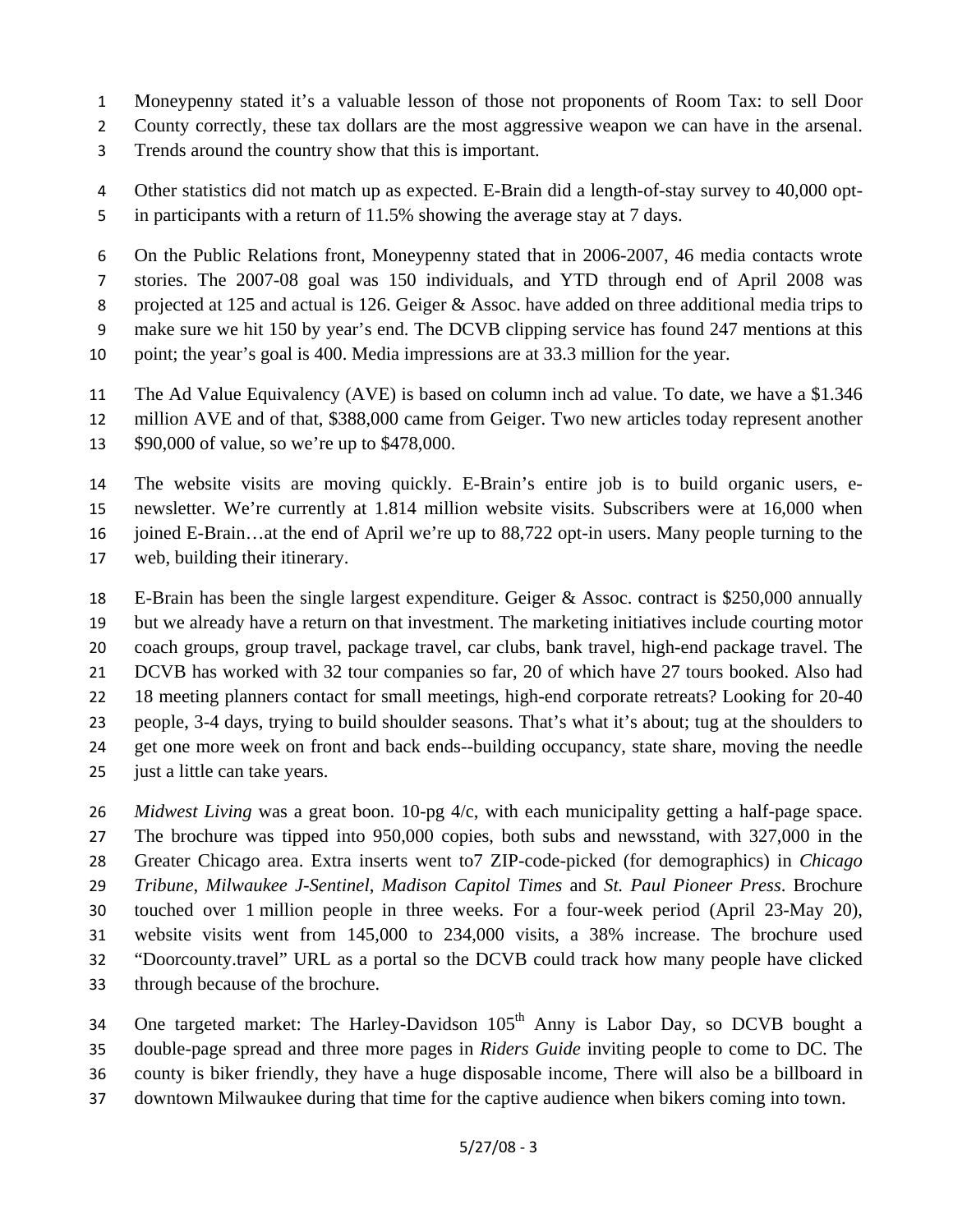1 The 2008 budget was reallocated for \$60,000 to a summer marketing campaign that includes TV,

2 radio, and newsprint/insertions. Fox 11 TV will run a 30-second commercial on "Good Day WI"

3 every morning for 140 days; members can buy into the commercial for \$100 and 102 have

- 4 committed so far. There will be a fall buy for Gift Certificates for holidays and a WI Public
- 5 Radio campaign for \$10,000 campaign; they match our demographics.

6 7 8 9 10 Door County's branding exercise was done to confirm with customers that we are who we say we are. The exercise generated a 31-page report condensed into four pages (available on the website). Eight strategies with 15 tactics to take us into the future. The Strategic Radar Model shows 8 areas we need to focus on in coming years: Legal, Geophysical, Customer, Competitor, Economic, Technological, Social and Political.

- 11 Super-Trends include:
- 12 • Customer: Proliferating Preferences
- 13 • Competitor: Battle for Attention (ads)

14 15 16 17 18 • Fear of Asteroids (economy, not if but when) must attract new model of people coming in have to react to what people want, Smart & Friendly Websites (ties to technological and social – have to be part of social networking, ready to be part of social networking…not going away. Youth of today leading the way; have to incorporate message into the electronic culture.

- 19 20 21 • Political: Quest for Relevance. This is the key struggle in Sturgeon Bay—why is it relevant to be part of this group? For many reasons…it's about exclusivity, selling the entire destination.
- 22 • Legal: Mixed Signals From Government (legal struggle of community relevance

23 24 25 • Geophysical: Going Green. Must push the importance of carbon footprints; travelers don't want to leave money in communities who aren't part of that message. "Walk gently and be good stewards." Ecotourism.

26 27 28 Moneypenny holds "Coffee with Jack" every Wednesday morning to talk about specific topics, marketing ideas. The meeting was turned back to Kufrin, who called for questions from the audience.

29 Q: Donna Lash: Curious about overall sales tax collection. What was it in 2005, 2006, 2007?

30 31 32 A: Kufrin stated it's difficult to correlate sales tax to tourist activity but effectively there is no way. Sales tax could be up but tourist activity down. We're interested solely in the Tourism Zone; sales tax is collected on unrelated activities.

33 34 Q: Nancy Fisher/Egg Harbor: In presentation, mentioned there are steps to "revise the intergovernmental agreement"?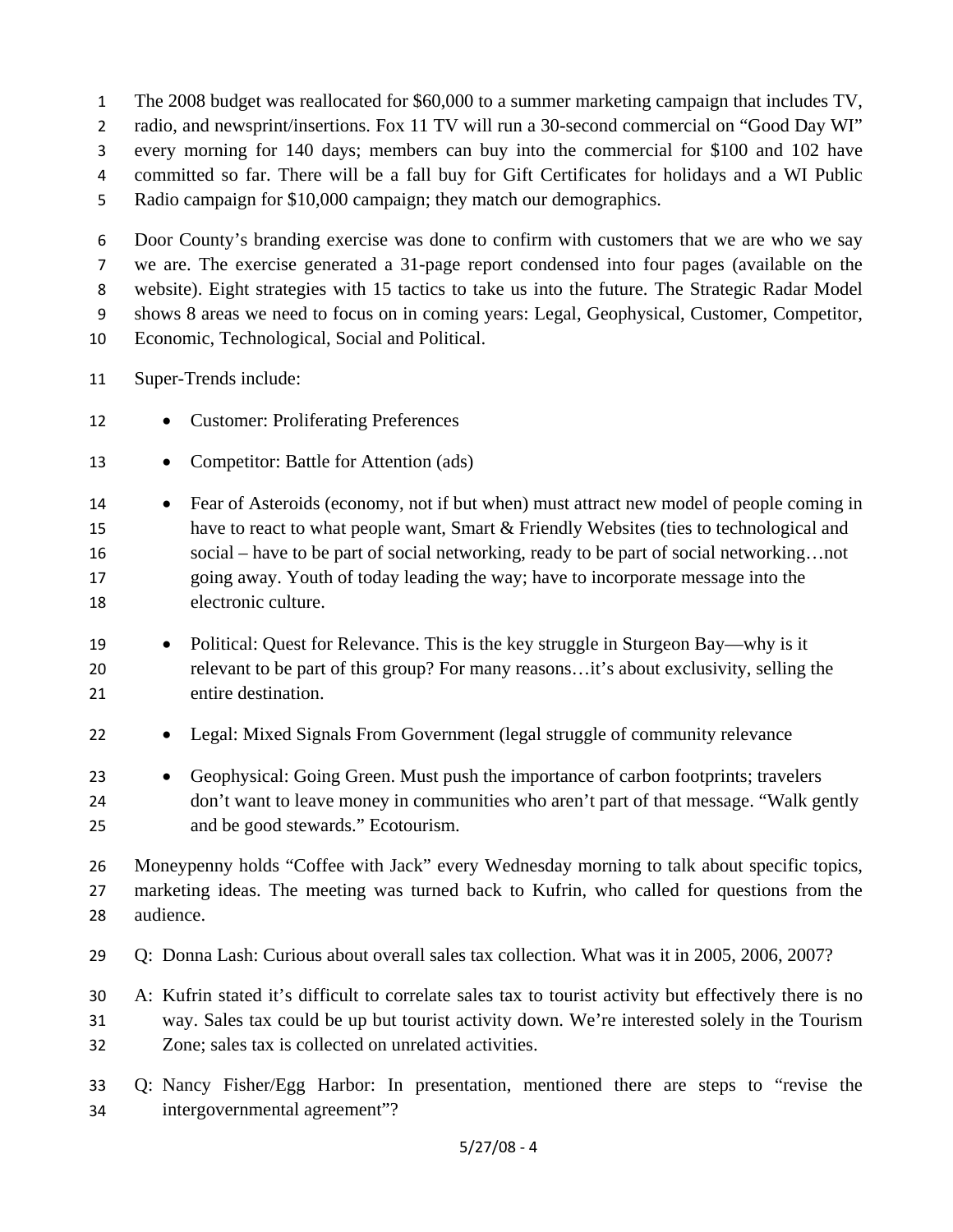- 1 2 3 4 5 6 7 8 9 A: Kufrin said that intergovernmental agreement was put together creating ordinances and intergovernmental agreements; when they tried to apply it, some things weren't working well. For example, the original agreement said that the officers needed \$2 million bonds; couldn't find anyone who would underwrite that. We were able to get \$250,000 at \$750 apiece; typical treasurers are \$25-50,000 so it was overkill in the language. Other things didn't get included or need clarification. For example, reporting on statistics by specific dates; the Annual Meeting was supposed to be held in March, but we don't get December's payment until end of February, so the Commission voted on revisions that will be going out to municipalities next week.
- 10 11 Q: Unknown questioner: Is there interaction between DCVB and local groups to help with branding?
- 12 13 14 15 16 17 18 A: Moneypenny stated that dollars are set aside dollars to help eight visitors center (not all municipalities have them). They have bought computers for those who didn't have them, trained the staff, and got them online. It's all about making the entire county is accessible to visitors. There's a unified tagline/sticker: "Member of Door County Visitor Network," helping people find what they want in county. Municipalities are sending visitors to other municipalities to find what they want. There has been a customer service training program, motivational training, with 142 people attending a couple weeks ago.
- 19 20 21 22 Q: Ron Overdahl, Town of Washington: The Island has been well served by the Room Tax. As we received the 30% back into townships, we've talked of plans for summer concerts in park, pavilions, infrastructure, and flush toilets on the beach. We struggled with the 2.5% cap for a long time.
- 23 24 25 A: Kufrin said everyone should review the permitted list periodically to make sure individuals who are renting rooms; units for overnight stays have permits and are paying tax. We'll do follow-up and enforcement, but we need to know who's out there.
- 26 27 Q: Unknown questioner: Do you envision promoting kids' activities to encourage kids to return with families? Anything countywide to support bike path, ATV trails?
- 28 29 30 A: Moneypenny said there are lots of plans. We have to keep in mind that we can't use marketing dollars to build bike trails in the county; they have to be used outside the market. We have to follow the letter of the State statue on how it can be spent
- 31 Q: Leo from Sevastopol: What is the indicator of Sturgeon Bay joining?
- 32 33 34 35 A: Moneypenny noted the Wednesday night meeting in Sturgeon Bay; the board voted unanimously in favor of joining but they don't want to lose the Sturgeon Bay Visitors Center. The mayor spoke about going to city council members; just those 7 city council members will make the decision.